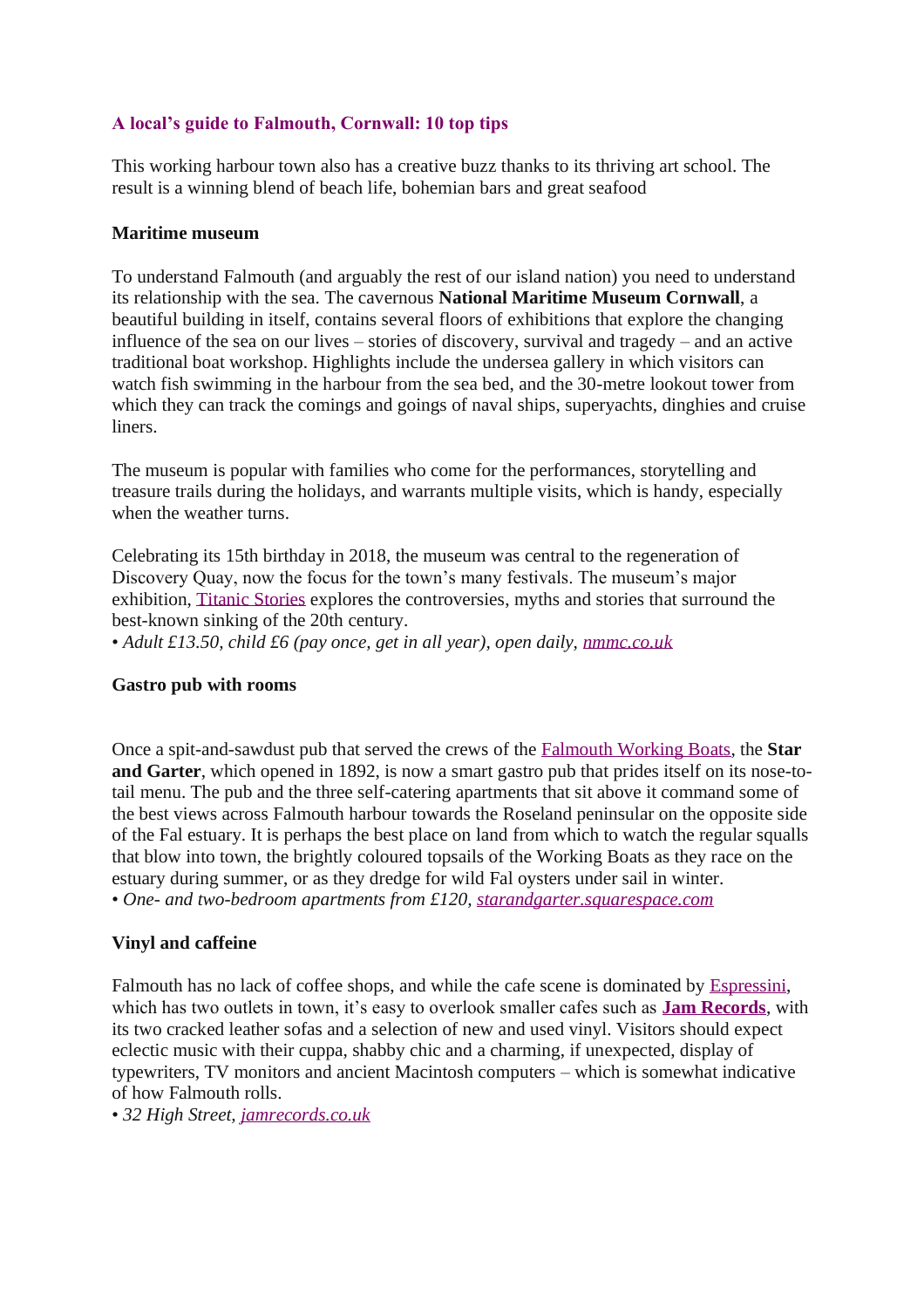# **Art gallery**

For a small town, Falmouth has an art gallery that punches well above its weight. There are only three exhibition rooms, so some of **Falmouth Art Gallery**'s best works are often not on public display. But ask nicely at the desk and you could get a tour of the storerooms, where paintings by the town's two Royal Academicians – Charles Napier Hemy and Henry Scott Tuke – rub shoulders with paintings by Pablo Picasso, John Singer Sergeant and John Williams Waterhouse. In keeping with Falmouth's playful bent, the collection also the proud possessor of a large automaton (pictured) showing scenes from Mervyn Peake's Gormenghast fantasy novels, which is housed in the library on the ground floor. • *Free entry, closed Sunday, [falmouthartgallery.com](http://www.falmouthartgallery.com/Gallery/Home)*

### **Best bars**

Two of Falmouth's best bars are tucked away in Old Brewery Yard, which is also home to a gallery space, one of [Falmouth's most stylish restaurants, The Kitchen,](https://www.theguardian.com/lifeandstyle/2018/jul/27/grace-dent-the-kitchen-falmouth-restaurant-review) and several small independent craft shops. **[HAND](https://www.facebook.com/HandBeerBarUK/)** [bar and bottle shop](https://www.facebook.com/HandBeerBarUK/) offers over 200 craft beers, and on a warm evening drinkers spill out into the yard and create the sort of atmosphere you'd expect to find in Berlin or Seville rather than Cornwall. **[The Chintz](https://www.thechintzbar.com/)** is a different matter entirely. The small, Alice in Wonderland-themed bar is gaudily kitted out in rococo style and offers wine, cheese and charcuterie. There are also regular live music. Expect –blues, retro soul, funk and jazz – and spoken word nights.

# **Paddleboarding**

Aside from glimpses of the water through the *opes* – passageways between shops on the high street and the water – in the centre of town it's easy to forget that Falmouth is a seaside town. But the best views of the town are from the water. The sheltered waters are perfect for exploring by paddleboard and **WeSUP** on Gylly beach organise tours, safaris of local shipwrecks, and sunset and night paddles exploring the coastline by headtorch. • *Two/three-hour tours £45/£55pp, [wesup.co.uk](https://wesup.co.uk/)*

### **Crab and oyster bar**

As you'd expect in a working harbour town, Falmouth excels at seafood. Book well in advance for the **Wheelhouse Crab and Oyster Bar**, an intimate, unassuming seafood restaurant that serves locally caught fish, crab, oysters and mussels. The small menu and wine list match the size of the bar, and food is cooked in an open kitchen. It is only open Wednesday to Saturday, and with only a handful of tables, it's cosy, always busy and always worth the wait.

• *Mains from £9.95*, *Upton Slip, on [Facebook](https://www.facebook.com/TheWheelhouseFal/)*

### **Spot dolphins and seals**

There are few towns in England which have a lookout for spotting seals, dolphins and basking sharks. **Pendennis Point** gives some of the best opportunities to spot sea life, as well as super-yachts making their way to Pendennis Shipyard, which fits out boats for the rich and famous. On a clear day it's possible to see the Manacles rocks on Cornwall's Lizard peninsula. The headland is dominated by Henry VIII's iconic fort, Pendennis Castle, the gateway to Falmouth from the sea. Squint – to block out the modern boats and naval ships –